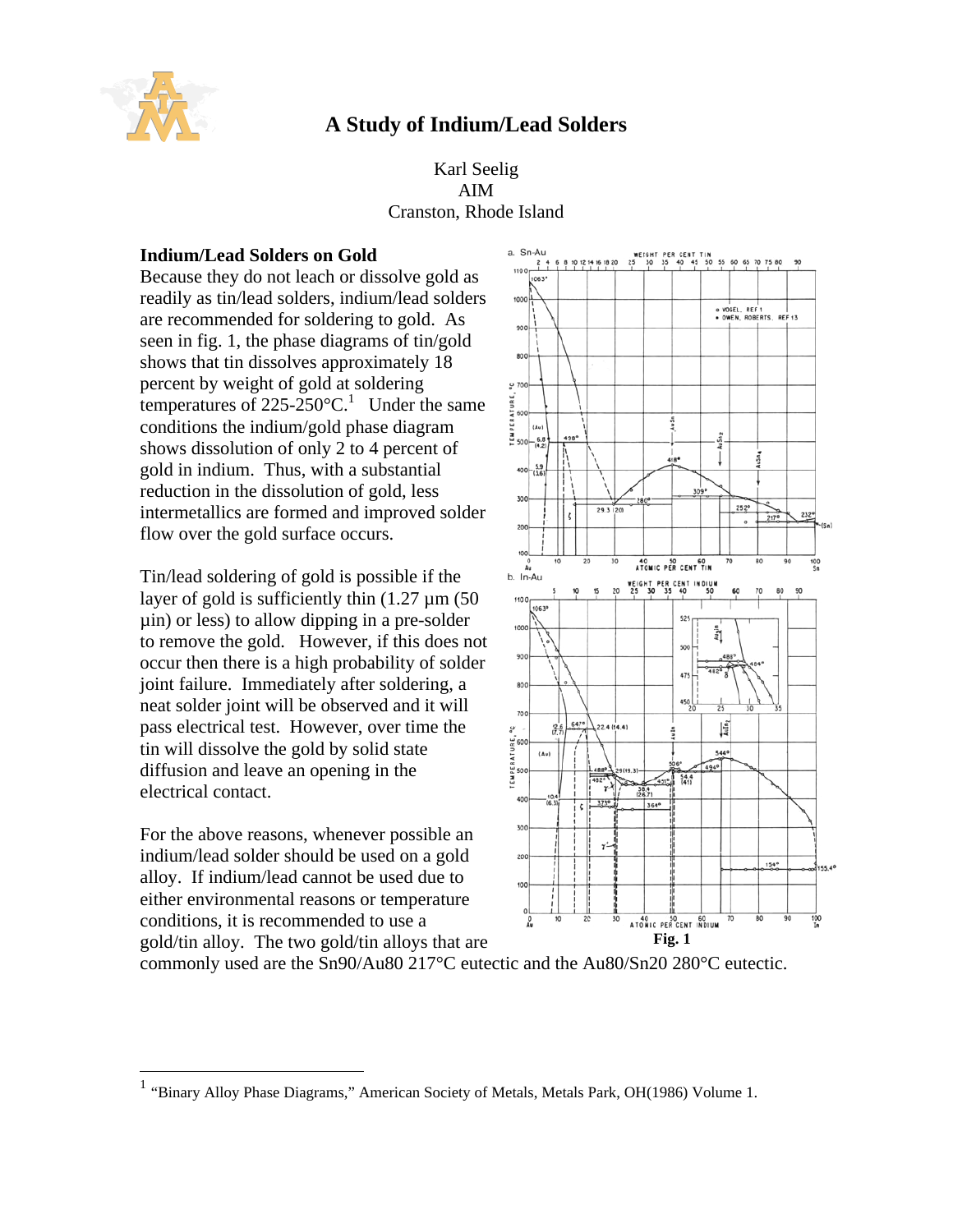#### **Indium/Copper Intermetallics**

Some concern regarding indium intermetallic formation with copper exists due to previous studies.<sup>2</sup> However, what should be noted is that this testing was performed at 150°C, which is a condition that is suitable for any soft solder including tin/lead. More pertinent tests on indium/tin and indium/lead have since been run at 80°C and do not show intermetallic formation. At 125°C, some intermetallics are formed, but are comparable to the amount formed by tin/lead at the same temperature. As seen in the bright areas of fig. 2, little evidence of the indium/copper intermetallic formation is seen in the EDAX spectra of indium/tin with a copper coupon.<sup>3</sup> A barrier metal such as nickel

should be used if higher temperatures are needed.





#### **Thermal Fatigue Resistance of Solder Alloys**

Indium/lead exhibits good thermal cyclic fatigue resistance because the solder does not crack during thermal cycling from -55° to 125°C. It is best to use indium/lead solders on very rigid structures such as ceramic-to-metal or ceramic-to-ceramic.

In addition, avoid high stress solder conditions where there is a drastic mismatch in the thermal expansion of materials. Do not solder rigid structures together using tin/lead. In a rigid structure, the tin/lead has all the forces exerted on it and will crack and again leave an opening in the electrical connection. In contrast, tin/lead solders are very strong, exhibit excellent wetting but have poorer fatigue resistance. They tend to crack after long-cycling periods with rigid structures such as ceramic-to-metal or ceramic-toceramic.

<sup>&</sup>lt;sup>2</sup> Ron Kossowsky, " Corrosion of Indium Based Solders," Westinghouse research & Development Center, Pittsburgh, PA 15235; R.C. Pearson and L.T. Christovich, Westinghouse Systems Development Division, Baltimore, MD 20205.

 $3$  K.F. Seelig, D.M. Sklarski, L. Johnson, and J. Startell, "The Advantages of Low Melting Temperature Solder when Applied to Plated-Through Hole Technology," Nepcon East 1987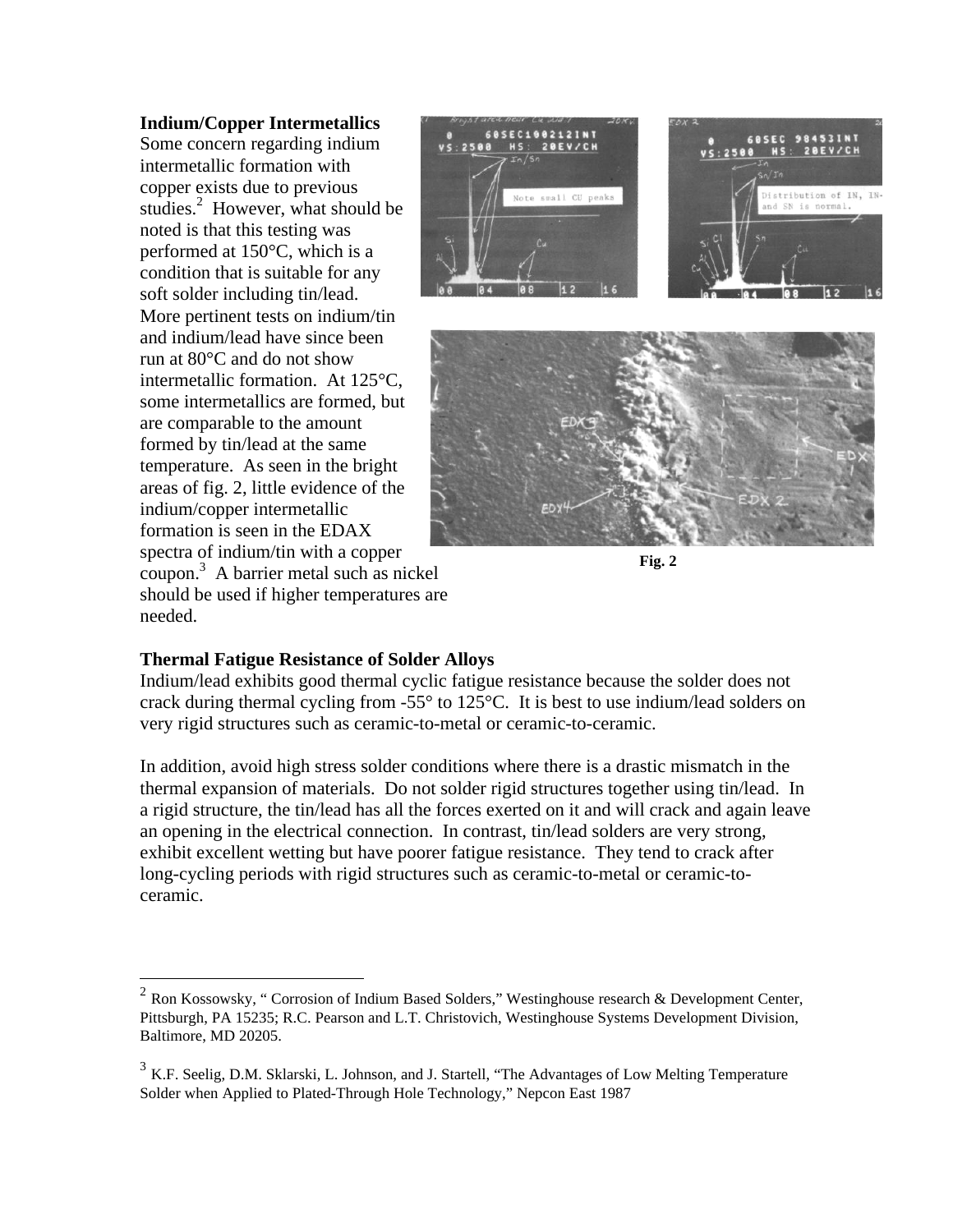The use of a high tensile solder, such as tin/silver, is recommended on flexible circuits. Tin/silver and tin/antimony/silver exhibit very high joint strength and put the stresses back in the flexible part of the board, thus eliminating any solder fatigue.

## **Indium Alloy Corrosion**

Indium, indium/tin and indium/lead alloys are easily corroded by halides in the presence of moisture. If indium alloys are going to be used in this type of environment, they should either be hermetically sealed or conformally coated to prevent corrosion.

Indium oxide reacts with chlorine to form indium chloride which the reacts with carbon dioxide to form indium carbonate which in the presence of water forms indium hydroxide. To mitigate corrosion, samples using 85/80 indium/lead and other indium alloys should be conformalcoated for temperature testing in high humidity. Fig. 3 shows some corroded joints.

#### **Solder Joint Appearance**

Bright shiny joints are commonly sought during inspection. However, this requirement actually can cause problems in the long-term life of components. To satisfy the requirement for bright shiny joints, manufacturers will sometimes touch up the solder joint by reflow. Reheating indium/lead and, to a lesser degree, tin/lead, will lead to the formation of additional surface oxides which result in further corrosion, and more base metals are dissolved. The result is a very highly contaminated joint that could have a limited life. An untouched up joint with only 80 percent coverage would have a lower failure rate. Full fillet formation with bright shiny joints is definitely desirable; however, methods of achieving these must be controlled. If proper incoming solderability testing is performed and solder materials are tightly controlled, these conditions can be met. If touch-up is necessary, reflow the joint once at the correct temperature and time.

Solder joints using indium/lead eutectics are dull in appearance compared to shiny tin/lead alloys. Slight differences in the composition of tin/lead eutectics will also yield different





Local Corrosion-at surface

appearances. For example, Sn62 (62% tin, 36% lead, and 2% silver) tends to be much grainier and frostier looking than Sn63 (63% tin and 36 lead) because of the silver content. When using specialty alloys, visual standards should be established and implemented in quality assurance to aid in the discernment of good joints; i.e., a standard joint should be fabricated and used as a control.